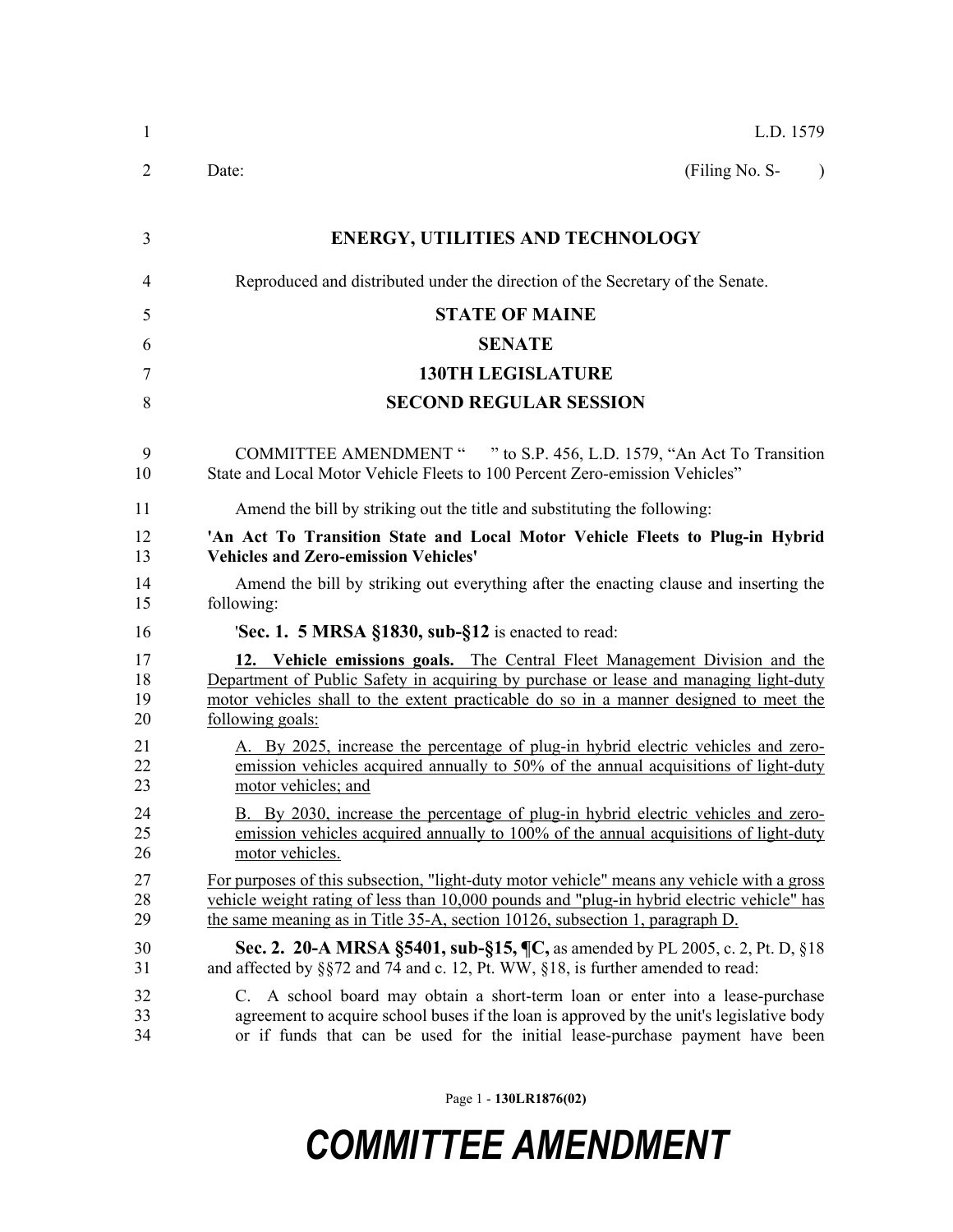appropriated by the unit's legislative body. The term of a loan or a lease-purchase agreement may not exceed 5 years except that the term may be up to 15 years for zeroemission school buses. The commissioner shall establish a maximum amount for 38 annual-term purchases in excess of the amount established in paragraph A. Beginning in fiscal year 2005-06, these expenditures must be subsidized in accordance with chapter 606-B. 1 2 3 4 5 6

7 **Sec. 3. 20-A MRSA §5401, sub-§15-A** is enacted to read:

8 **15-A. Zero-emission public school bus fleet goal.** The commissioner in approving 9 school bus purchases, contracts and leases under subsection 15 shall to the extent 10 practicable grant such approvals in a manner designed to result by 2035 in at least 75% of 11 annual school bus acquisitions being zero-emission vehicles.

12 The department shall adopt rules to implement this subsection. Rules adopted pursuant to 13 this subsection are routine technical rules as defined in Title 5, chapter 375, subchapter 14 2-A.

15 **Sec. 4. 25 MRSA §2918** is enacted to read:

- 16 **§2918. Vehicle emissions goals**
- 17 The Department of Public Safety in acquiring and managing light-duty motor vehicles 18 shall do so in accordance with Title 5, section 1830, subsection 12.

19 **Sec. 5. 30-A MRSA §125, sub-§2** is enacted to read:

20 **2. Vehicle emissions goals.** In acquiring by purchase or lease light-duty motor 21 vehicles a county shall to the extent practicable do so in a manner designed to increase by 22 2035 the percentage of plug-in hybrid electric vehicles and zero-emission vehicles acquired 23 annually to 100% of the annual acquisitions of light-duty motor vehicles.

24 For purposes of this subsection, "light-duty motor vehicle" means any vehicle with a gross 25 vehicle weight rating of less than 10,000 pounds and "plug-in hybrid electric vehicle" has 26 the same meaning as in Title 35-A, section 10126, subsection 1, paragraph D.

27 **Sec. 6. 30-A MRSA §3111** is enacted to read:

#### 28 **§3111. Vehicle emissions goals**

29 In acquiring by purchase or lease light-duty motor vehicles a municipality shall to the 30 extent practicable do so in a manner designed to increase by 2035 the percentage of plug-31 in hybrid electric vehicles and zero-emission vehicles acquired annually to 100% of the 32 annual acquisitions of light-duty motor vehicles.

33 For purposes of this section, "light-duty motor vehicle" means any vehicle with a gross 34 vehicle weight rating of less than 10,000 pounds and "plug-in hybrid electric vehicle" has 35 the same meaning as in Title 35-A, section 10126, subsection 1, paragraph D.

- 36 **Sec. 7. 35-A MRSA §10104, sub-§4, ¶F,** as repealed and replaced by PL 2021, c. 37 209, §1, is amended by amending subparagraph (8) to read:
- 38 (8) Promoting the purchase of battery electric vehicles and plug-in hybrid electric 39 vehicles to achieve by 2030 the goal of at least 120,000 220,000 such vehicles 40 registered in the State.

Page 2 - **130LR1876(02)**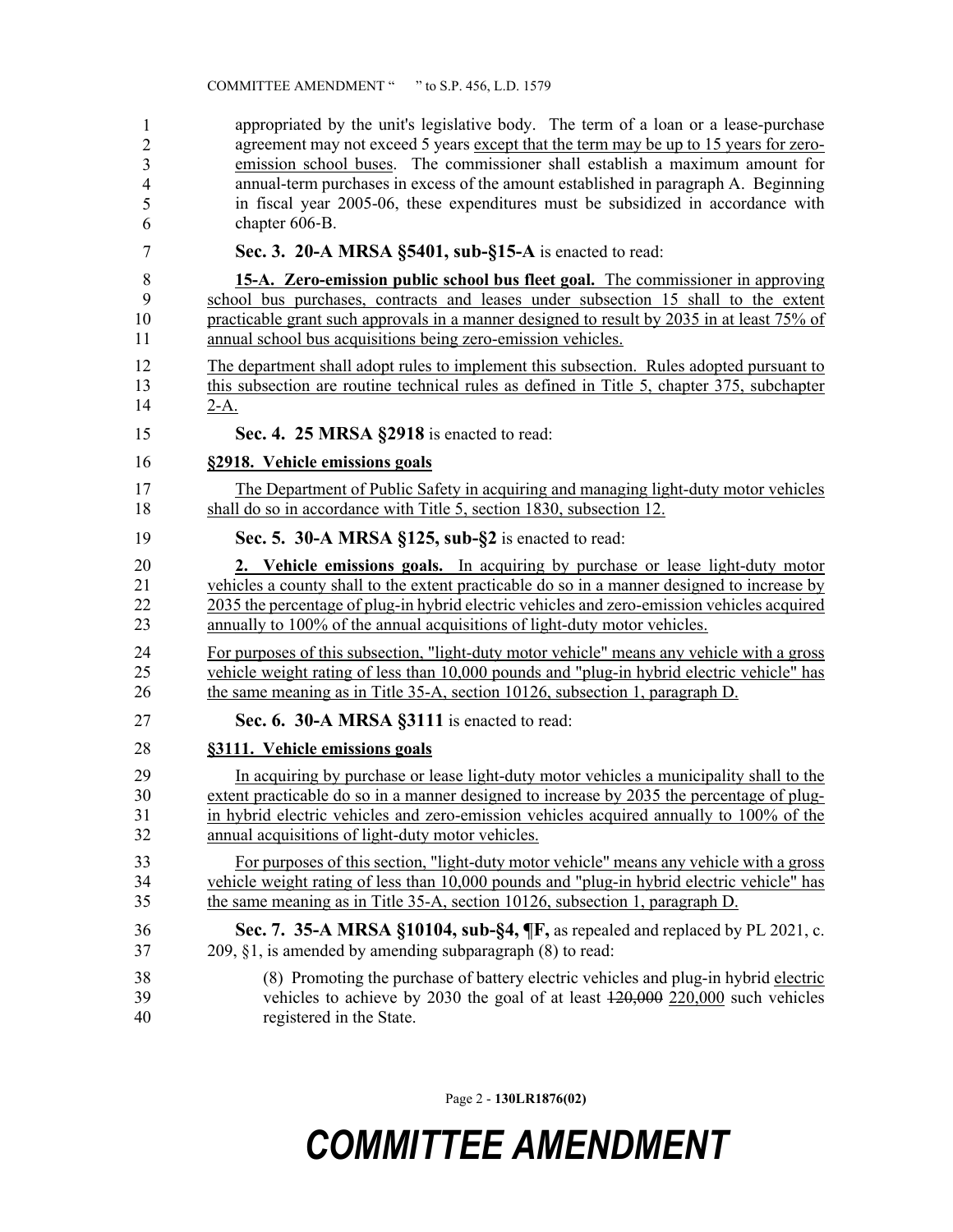1 For the purposes of this subparagraph, "plug-in hybrid electric vehicle" has the 2 same meaning as in section 10126, subsection 1, paragraph D. 3 **Sec. 8. Working group convened.** The Office of Policy Innovation and the Future, 4 as established under the Maine Revised Statutes, Title 5, section 3102, shall convene an 5 interagency working group, referred to in this section as "the working group," to develop a 6 plan to achieve the increase established in Title 20-A, section 5401, subsection 15-A for 7 zero-emission school buses. The working group must, at a minimum, consist of 8 representatives from the Governor's Energy Office, as established under Title 2, section 9, 9 the Department of Education, the Department of Transportation, the Department of 10 Environmental Protection, the Public Utilities Commission and the Efficiency Maine Trust 11 and at least one member representing school administrative units. 12 **1. Duties.** In developing the plan, the working group shall: 13 A. Review different types of zero-emission school buses and the benefits and 14 challenges associated with the different technologies; 15 B. Review options for financing the acquisition of zero-emission school buses in a 16 cost-effective manner for school administrative units; 17 C. Engage electric utilities and other private entities that have an interest in partnering 18 with school administrative units to acquire zero-emission school buses; 19 D. Engage school administrative units and other stakeholders in planning for the 20 deployment of charging infrastructure to support zero-emission school buses; and 21 E. Assess the need for training and education that school administrative units will 22 require to maintain zero-emission school buses. 23 **2. Report.** The working group shall submit its plan and report with findings and 24 recommendations, including suggested legislation, to the joint standing committee of the 25 Legislature having jurisdiction over transportation matters no later than December 7, 2022. 26 Following receipt and review of the report, the committee may submit a bill concerning the 27 subject matter of the report to the First Regular Session of the 131st Legislature.' 28 Amend the bill by relettering or renumbering any nonconsecutive Part letter or section 29 number to read consecutively. 30 **SUMMARY** This amendment replaces the bill. It replaces the specific emissions reduction goals with goals for specific percentages of annual state vehicle purchases and leases to be plugin hybrid electric vehicles or zero-emission vehicles. The amendment sets a goal applicable to the Department of Administrative and Financial Services, Bureau of General Services, 35 Central Fleet Management Division and the Department of Public Safety, combined, of 36 50% of light-duty motor vehicle acquisitions being plug-in hybrid electric vehicles and zero-emission vehicles by 2025 and 100% by 2030. The amendment sets a goal for public school buses that 75% of annual purchases, contracts and leases approved by the Commissioner of Education must be zero-emission vehicles by 2035. The amendment changes the county and municipality light-duty motor vehicle acquisition goal to 100% 41 plug-in hybrid electric vehicles or zero-emission vehicles by 2035. 31 32 33 34 35 36 37 38 39 40 41

Page 3 - **130LR1876(02)**